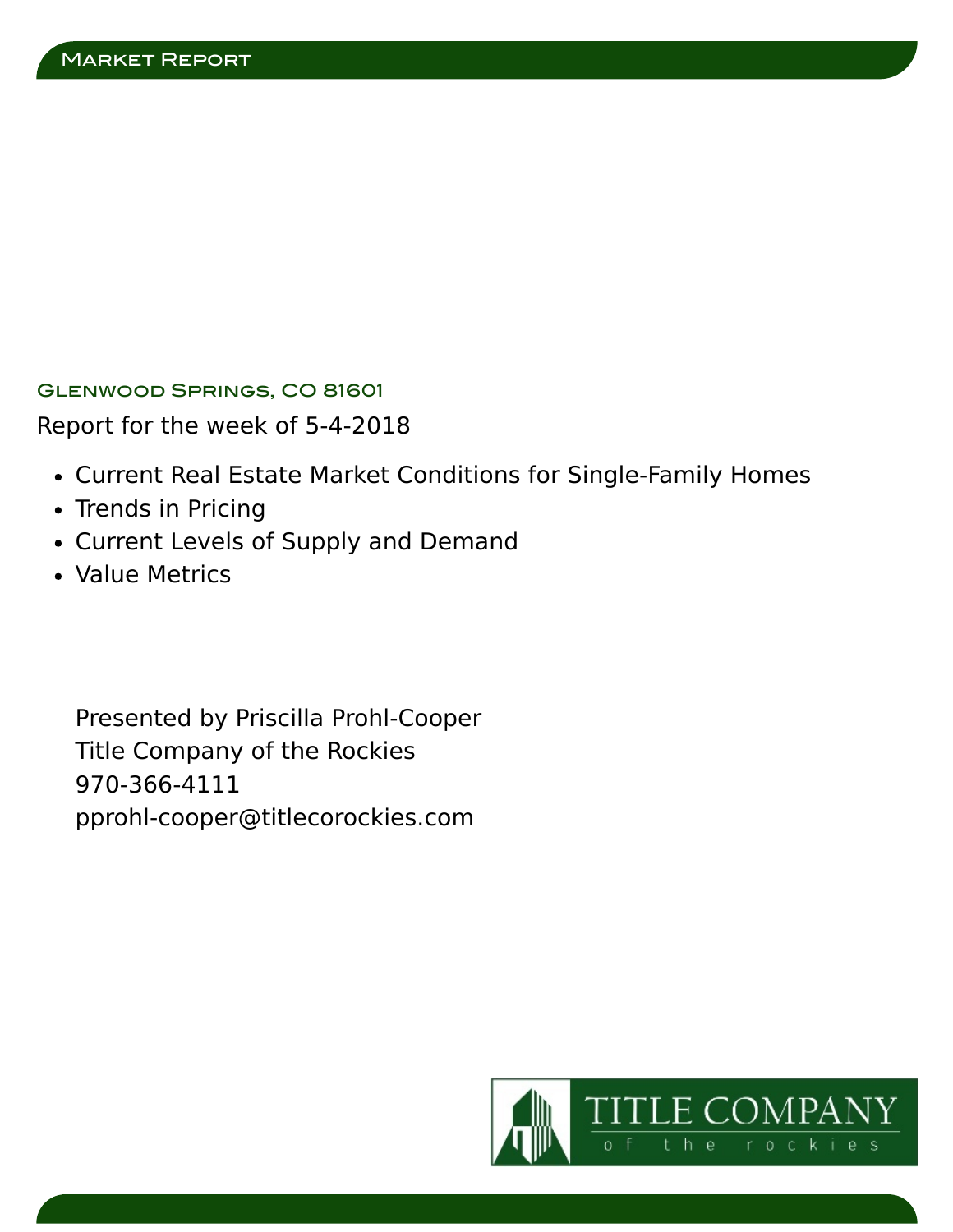# **Glenwood Springs, CO 81601**

Real-Time Market Profile

This week the median list price for Glenwood Springs, CO 81601 is \$705,000 with the market action index hovering around 31. This is less than last month's market action index of 32. Inventory has held steady at or around 52.

# Market Action Index

The Market Action Index answers the question "How's the Market?" by measuring the current rate of sale versus the amount of the inventory. Index above 30 implies Seller's Market conditions. Below 30, conditions favor the buyer.



#### **Slight Seller's Advantage**

In the last few weeks the market has achieved a relative stasis point in terms of sales to inventory. However, inventory is sufficiently low to keep us in the Seller's Market zone so watch changes in the MAI. If the market heats up, prices are likely to resume an upward climb.

| Median List Price                                                        | \$705,000   |
|--------------------------------------------------------------------------|-------------|
| Per Square Foot                                                          | \$249       |
| Days on Market                                                           | 146         |
| Price Decreased                                                          | 19%         |
| Price Increased                                                          | 2%          |
| Relisted                                                                 | 2%          |
| Inventory                                                                | 52          |
| <b>Median House Rent</b>                                                 | \$1,875     |
| Most Expensive                                                           | \$1,995,000 |
| Least Expensive                                                          | \$329,000   |
| <b>Market Action Index</b><br><b>Slight Seller's</b><br><b>Advantage</b> | -31         |

# Market Segments

Each segment below represents approximately 25% of the market ordered by price.

| <b>Median Price</b> | Sq. Ft. | <b>Lot Size</b>      | <b>Beds</b> | <b>Bath</b>             | Age | New          | <b>Absorbed</b> | <b>DOM</b> |
|---------------------|---------|----------------------|-------------|-------------------------|-----|--------------|-----------------|------------|
|                     |         |                      |             |                         |     |              |                 |            |
| \$1,200,000         | 4.208   | 5 - 10 acres         | 4           | 4                       | 16  | <sup>2</sup> |                 | 216        |
| \$835,000           | 3.276   | $1 - 2.5$ acres      | 4           | 3                       | 17  | 2            |                 | 189        |
| \$690,000           | 2,642   | $0.5 - 1$ acre       | 3.          | $\overline{\mathbf{3}}$ | 17  | 2            | -3              | 99         |
| \$499,000           | 2,062   | $6,500 - 8,000$ sqft | 3           | <sup>2</sup>            | 25  |              |                 | 79         |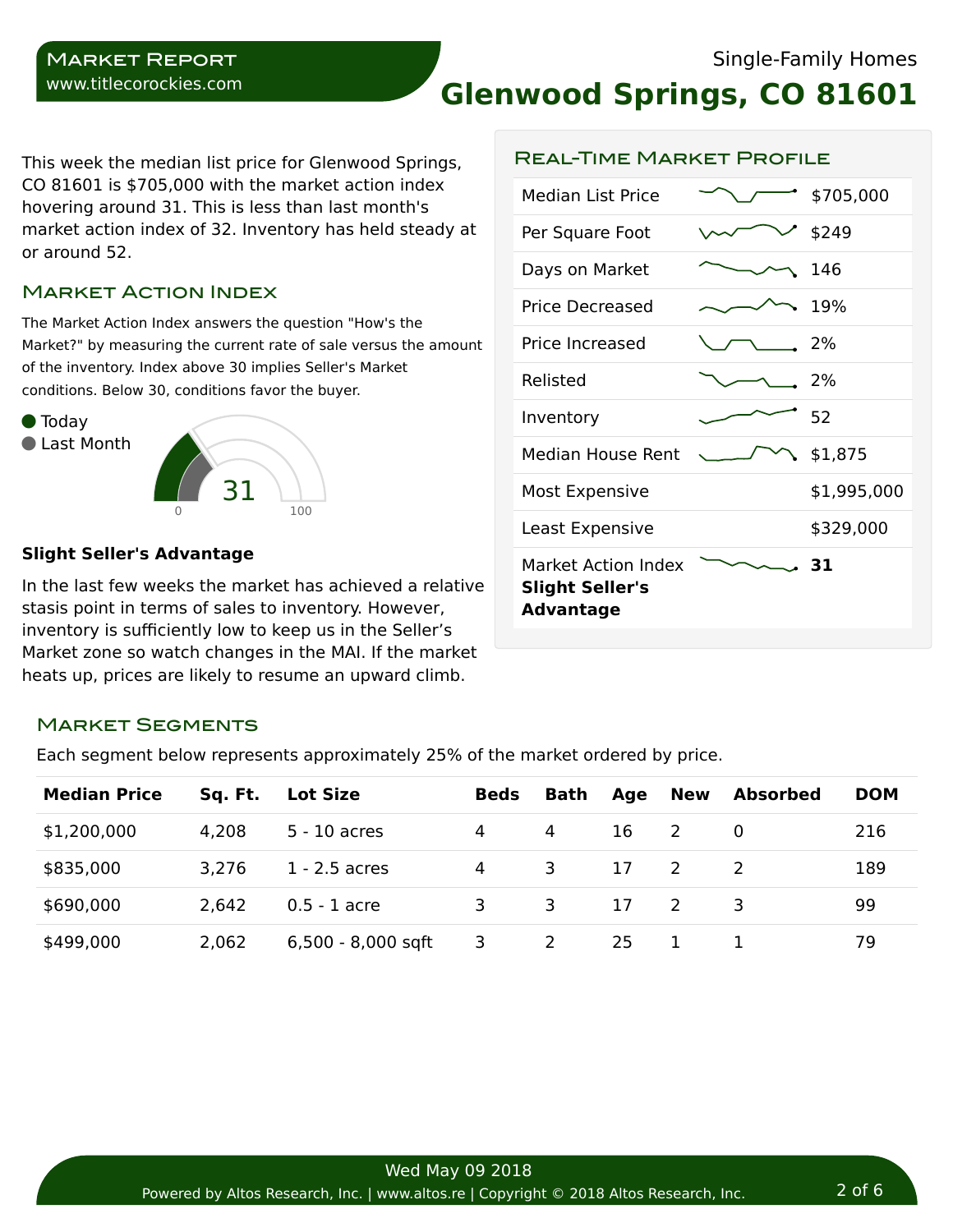**Glenwood Springs, CO 81601**

# **MEDIAN LIST PRICE**

Prices in this zip code seem to have settled around a plateau. Look for a persistent downshift in the Market Action Index before we see prices deviate from these levels.



# **SEGMENTS**

In the quartile market segments, we see prices in this zip code have settled at a price plateau across the board. Prices in all four quartiles are basically mixed. Look for a persistent shift (up or down) in the Market Action Index before prices move from these current levels.

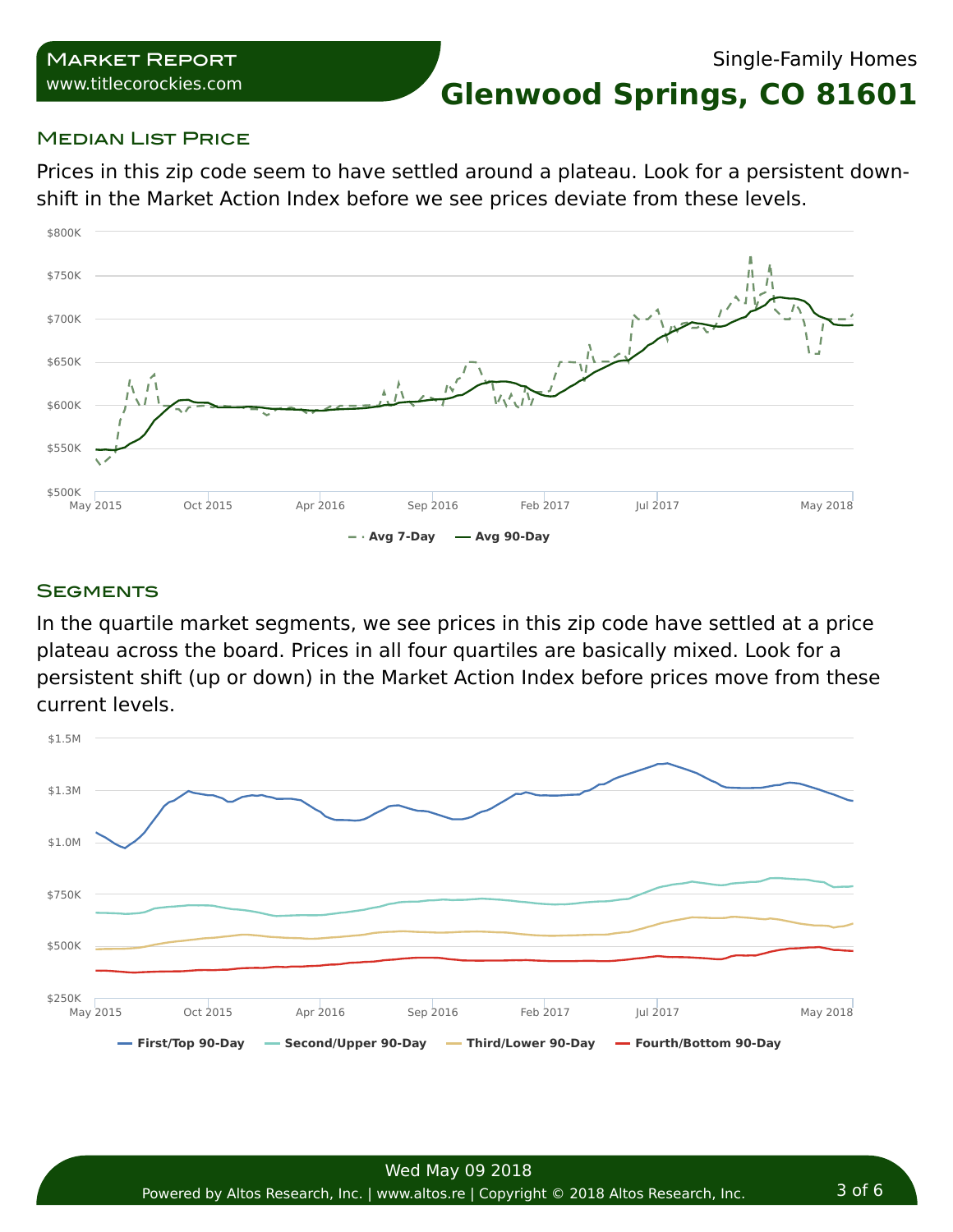# Single-Family Homes

**Glenwood Springs, CO 81601**

# PRICE PER SQUARE FOOT

The market plateau is seen across the price and value. The price per square foot and median list price have both been reasonably stagnant. Watch the Market Action Index for persistent changes as a leading indicator before the market moves from these levels.



#### **INVENTORY**

Inventory has been climbing lately. Note that rising inventory alone does not signal a weakening market. Look to the Market Action Index and Days on Market trends to gauge whether buyer interest is keeping up with available supply.

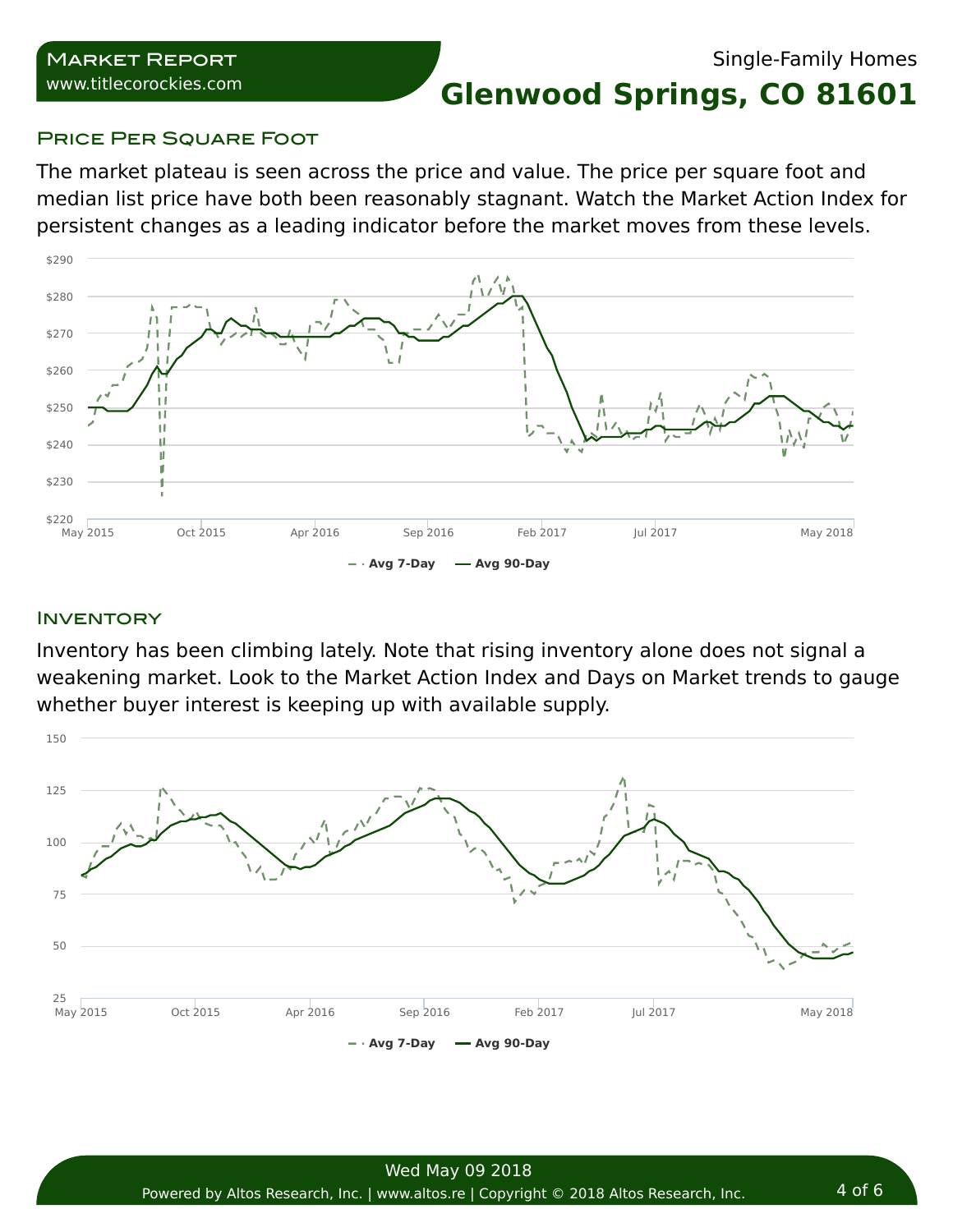# Single-Family Homes

**Glenwood Springs, CO 81601**

#### **MARKET ACTION INDEX**

In the last few weeks the market has achieved a relative stasis point in terms of sales to inventory. However, inventory is sufficiently low to keep us in the Seller's Market zone so watch changes in the MAI. If the market heats up, prices are likely to resume an upward climb.



# **MARKET ACTION SEGMENTS**

Three of the four quartiles of this zip code are in the Seller's Market zone with relatively low amounts of inventory given the current levels of demand. It's not uncommon that the premium segment of the market takes longer to sell than the rest of the group.